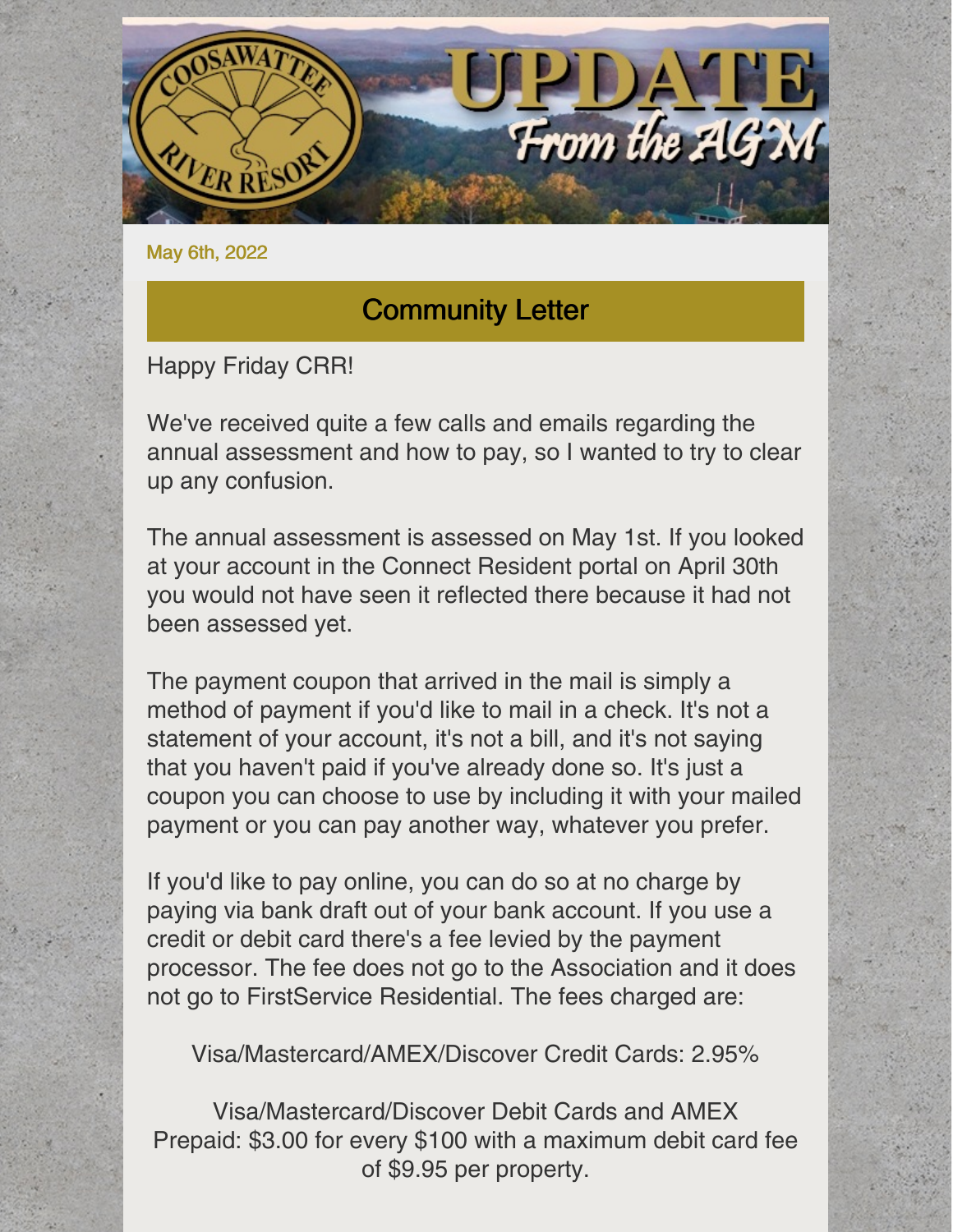Again, there is no charge for a bank draft. You can find your routing number on the bottom left and your account number (usually) to the right of that on the check you were going to mail and even save yourself the cost of the stamp if you like.

If you don't have it bookmarked already, you can log into the Connect Resident portal to review your account and hop over to ClickPay by visiting:

<https://coosawatteeriverresort.connectresident.com/>

You can pay your dues anytime during the month. There's no difference between paying on May 1st and paying on May 31st. Your payment is not considered late until June 1st.

Have a great weekend everyone!

Until next week,

Racey Cave Asst. General Manager

### 2022 Annual Election

Applications are being accepted until 5:00pm EDT today for the 2022 annual election for a seat on the Board of Directors, with each neighborhood having one open seat to be filled.

To be eligible for the open seat for your neighborhood you must be a property owner in good standing, meaning that there are no monies owed to the Association that are more than 30 days past due. To submit your application, click [here](https://www.mycrra.com/bod-committees) and return your completed application via email to [applications@mycrra.com](mailto:applications@mycrra.com) or deliver by hand to the POA offices located at:

> 634 Beaver Lake Dr. Ellijay, GA 30540

### Blast From the CRR Past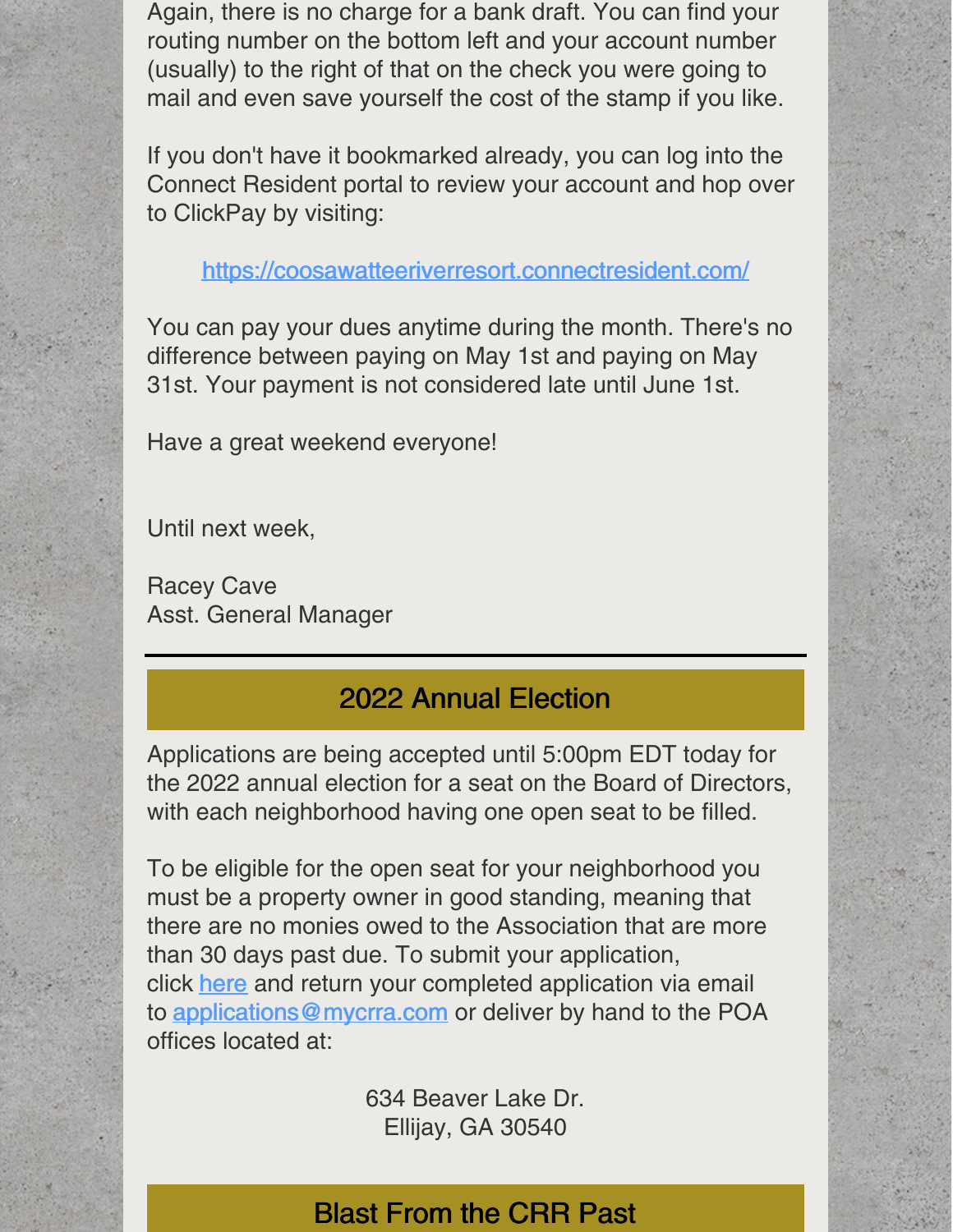Wonder what the community was like 14 years ago? Check out the monthly publication, "Highlights & Footnotes", the Association used to produce back in the day, courtesy of Mr. Fred St. John.

> [November](https://files.constantcontact.com/8cd0fef6701/0dd8feae-3d1a-4667-aa9a-3eb439c78aa7.pdf?rdr=true) 2008 [December](https://files.constantcontact.com/8cd0fef6701/a460c80a-49be-4130-b238-21e0f8732e34.pdf?rdr=true) 2008

#### CRR Food Drive

The food drive continues strong! This weeks delivery brings us to a total of 2,236 items donated so far. The staff has been thrilled with the amount of pet food coming in, so keep up the good work!

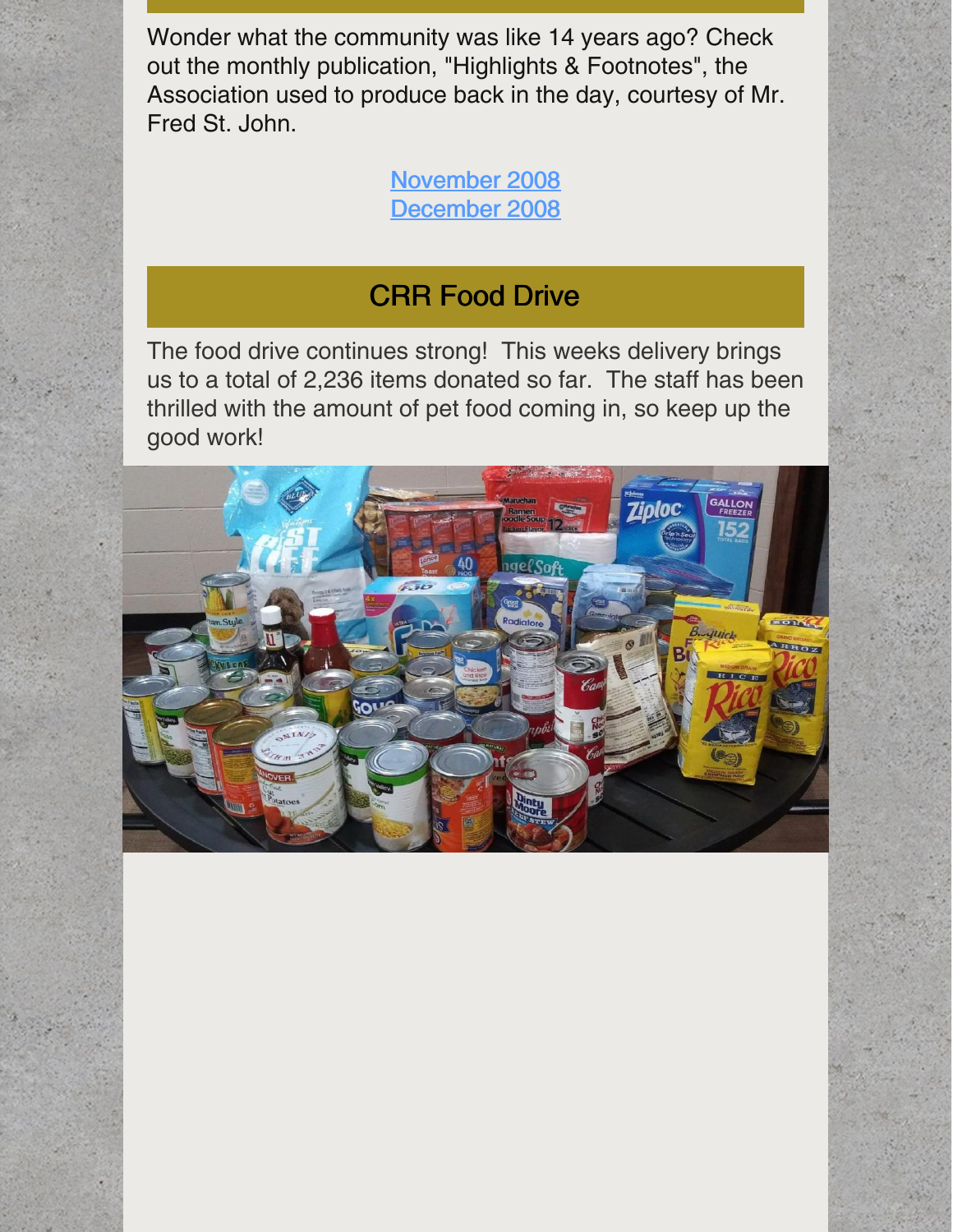

### **Announcements**

- With the nicer weather, we are seeing an uptick in UTV and ATV traffic on private roads. With so many new residents we wanted to mention that UTVs and ATVs need to be registered before being used in the community (just stop by the POA offices). Also, please be mindful that some roads are private roads not owned or maintained by the Association. If a road is marked private, please consider it private property and do not proceed.
- EMC Water is going paperless! If interested in discontinuing your paper bill or enrolling in auto billing, please email to **[lindakey@mycrra.com](mailto:lindakey@mycrra.com)** with your correct email address, phone number, account number or lot number.
- If you're new and wondering how you get one of those nice-looking 911 address signs, you can find the order form by clicking [here](https://www.mycrra.com/information).
- Do not speed! Make sure to follow the speed limit. This is not only to avoid accidents but to also reduce the amount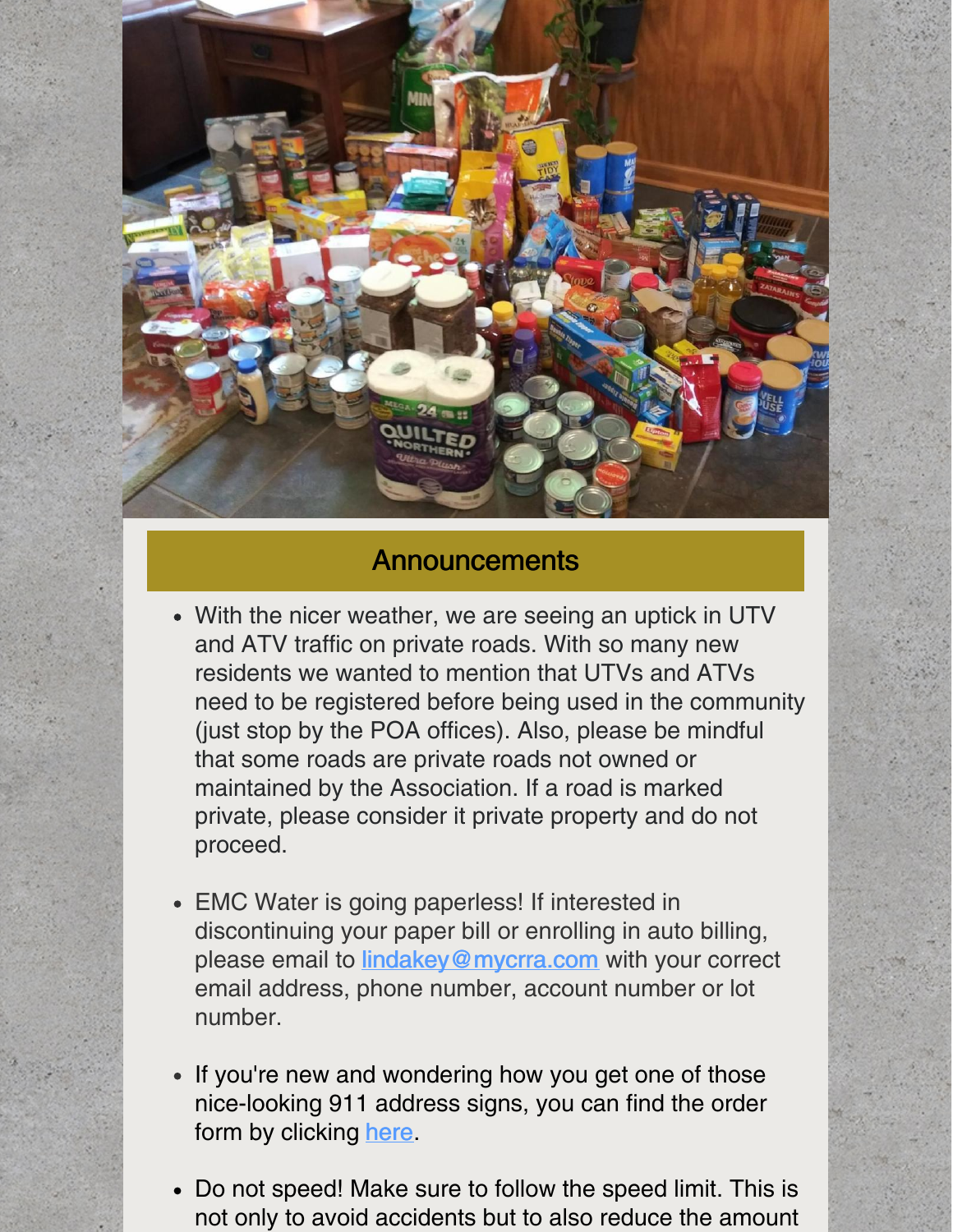of dust for your neighbors.

# Job Openings

We want you to join our team here at the Coosawattee River Resort!

We offer paid time off, paid health insurance, and paid national holidays for all full-time employees.

We have job openings for Enforcement, Patrol, Housekeepers, Maintenance, Gate Attendants, and Pool Staff.

Serious applicants please call 706-640-4010 or email your resume to [michelekellogg@mycrra.com](mailto:michelekellogg@mycrra.com).

We are looking for seasonal team members! If you or someone you know may be interested in working as a pool attendant this summer, contact Jan Adams at [janadams@mycrra.com](mailto:janadams@mycrra.com).

## Emergency Alert & Support Options

In case of emergency dial 911 To report non-emergencies, call Central at 706-640-4010

> For DwellingLive support, please email: [dwellinglive@mycrra.com](mailto:dwellinglive@mycrra.com)

For Accounting issues, please email: [accounting@mycrra.com](mailto:accounting@myccra.com)

For Campground Water Issues, please email: Repairs: [facilities@mycrra.com](mailto:facilities@mycrra.com) Water Billing: [accounting@mycrra.com](mailto:accounting@mycrra.com)

For general resident concerns, please email: [customerservice@mycrra.com](mailto:customerservice@mycrra.com)

To sign up to receive text alerts , email your phone number to: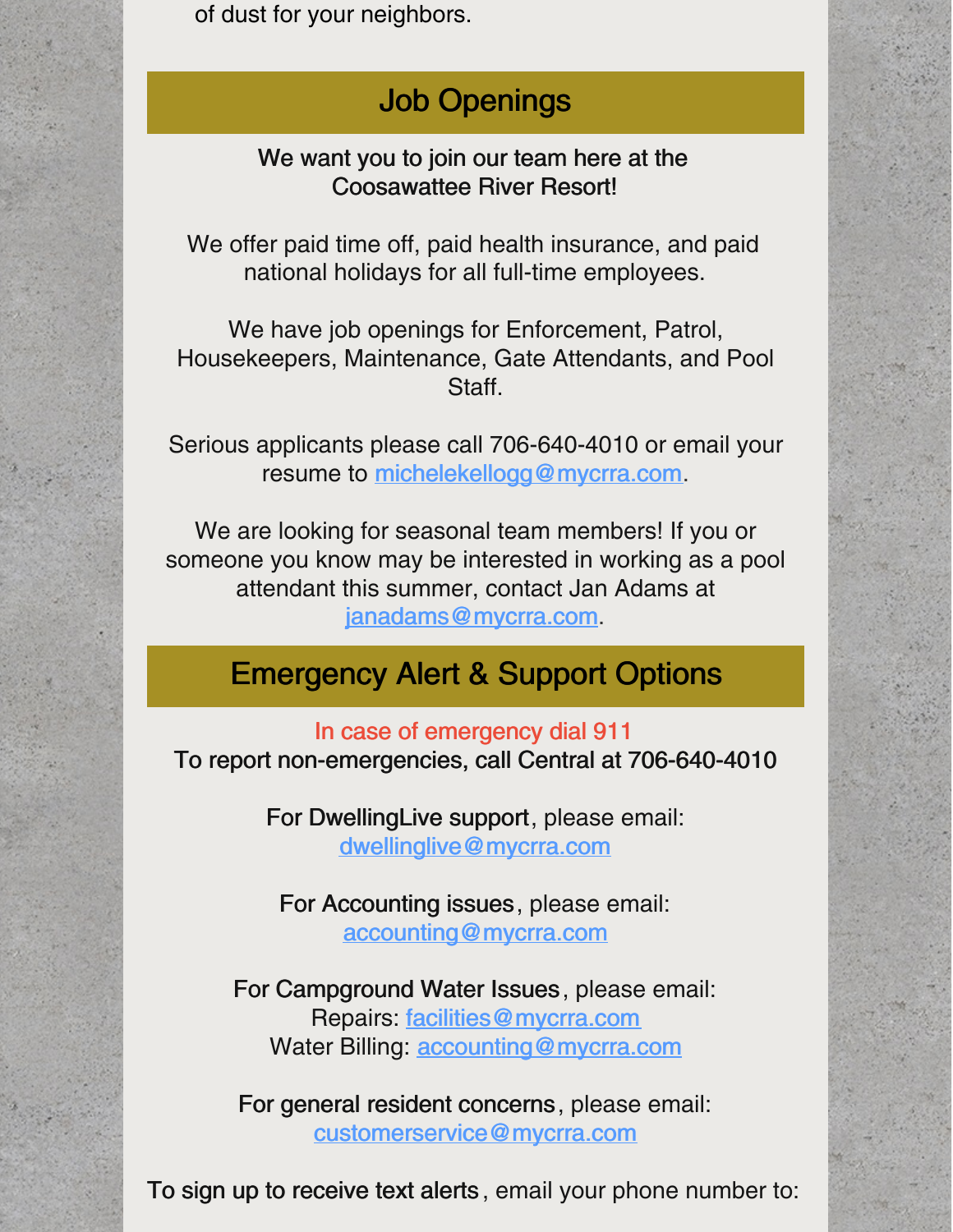[textalerts@mycrra.com](http://textalerts@mycrra.com)

### Board Member List

- Beaver Bend
- Randy Click [rclick@mycrra.com](mailto:rclick@mycrra.com) term exp. 2022
- Susan Decker [sdecker@mycrra.com](mailto:sdecker@mycrra.com) term exp. 2023
- Beaver Lake
- Bill Elliott [billelliott@mycrra.com](mailto:billelliott@mycrra.com) term exp. 2022
- Virginia Chapman [virginiachapman@mycrra.com](mailto:virginiachapman@mycrra.com) term exp 2023
- Eagle Mountain
- Jorge Fernandez [jorgefernandez@mycrra.com](mailto:jorgefernandez@mycrra.com) term exp. 2023
- Vito Molfetto [vitomolfetto@mycrra.com](mailto:vitomolfetto@mycrra.com) term exp. 2024
- Beaver Forest
- Sandy Williamson [sandywilliamson@mycrra.com](mailto:sandywilliamson@mycrra.com) term exp. 2022
- Dave Bennett [dbennett@mycrra.com](mailto:dbennett@mycrra.com) term exp. 2023
- Beth Miros [bethmiros@mycrra.com](mailto:bethmiros@mycrra.com) term exp. 2024
- Eagle Mountain Campground
- Shelah Muse [smuse@mycrra.com](mailto:smuse@mycrra.com) term exp. 2022
- Malcom Carter [malcolmcarter@mycrra.com](mailto:malcolmcarter@mycrra.com) term exp. 2023
- Thomas Miller [thomasmiller@mycrra.com](mailto:thomasmiller@mycrra.com) term exp. 2024

CRRA Departmental contact info can be found on our website by clicking the "Support" link at the top of the page.

Wish to bring your ideas or concerns to the Board of Directors? Email me at [raceycave@mycrra.com](mailto:customerservice@mycrra.com) by noon on Wednesday prior to the next meeting to address the entire Board. Share the best contact information for you and I'll follow up.